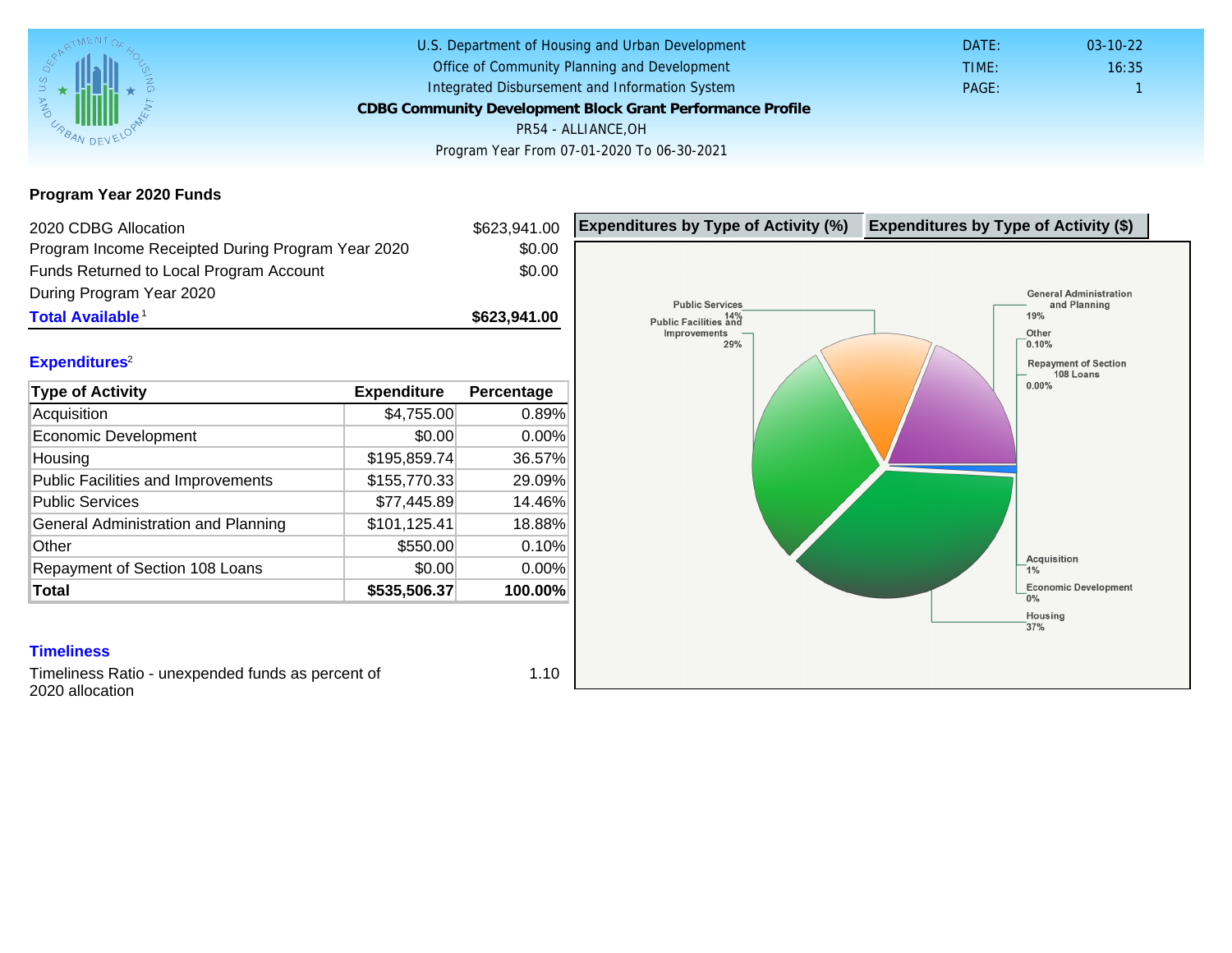## Program Targeting

| 1 - Percentage of Expenditures Assisting Low-<br>and Moderate-Income Persons and Households<br>Either Directly or On an Area Basis <sup>3</sup>                                                                              | 92.91%   |
|------------------------------------------------------------------------------------------------------------------------------------------------------------------------------------------------------------------------------|----------|
| 2 - Percentage of Expenditures That Benefit<br>Low/Mod Income Areas                                                                                                                                                          | 44.21%   |
| 3 - Percentage of Expenditures That Aid in The<br>Prevention or Elimination of Slum or Blight                                                                                                                                | 1.09%    |
| 4 - Percentage of Expenditures Addressing<br><b>Urgent Needs</b>                                                                                                                                                             | $0.00\%$ |
| 5-Funds Expended in Neighborhood<br>(Community For State) Revitalization Strategy<br>Areas and by Community Development<br>Financial Institution.<br>6-Percentage of Funds Expended in<br>Neighborhood (Community For State) | \$550.00 |
| Revitalization Strategy Areas and by Community<br>Development Financial Institution                                                                                                                                          | 0.13%    |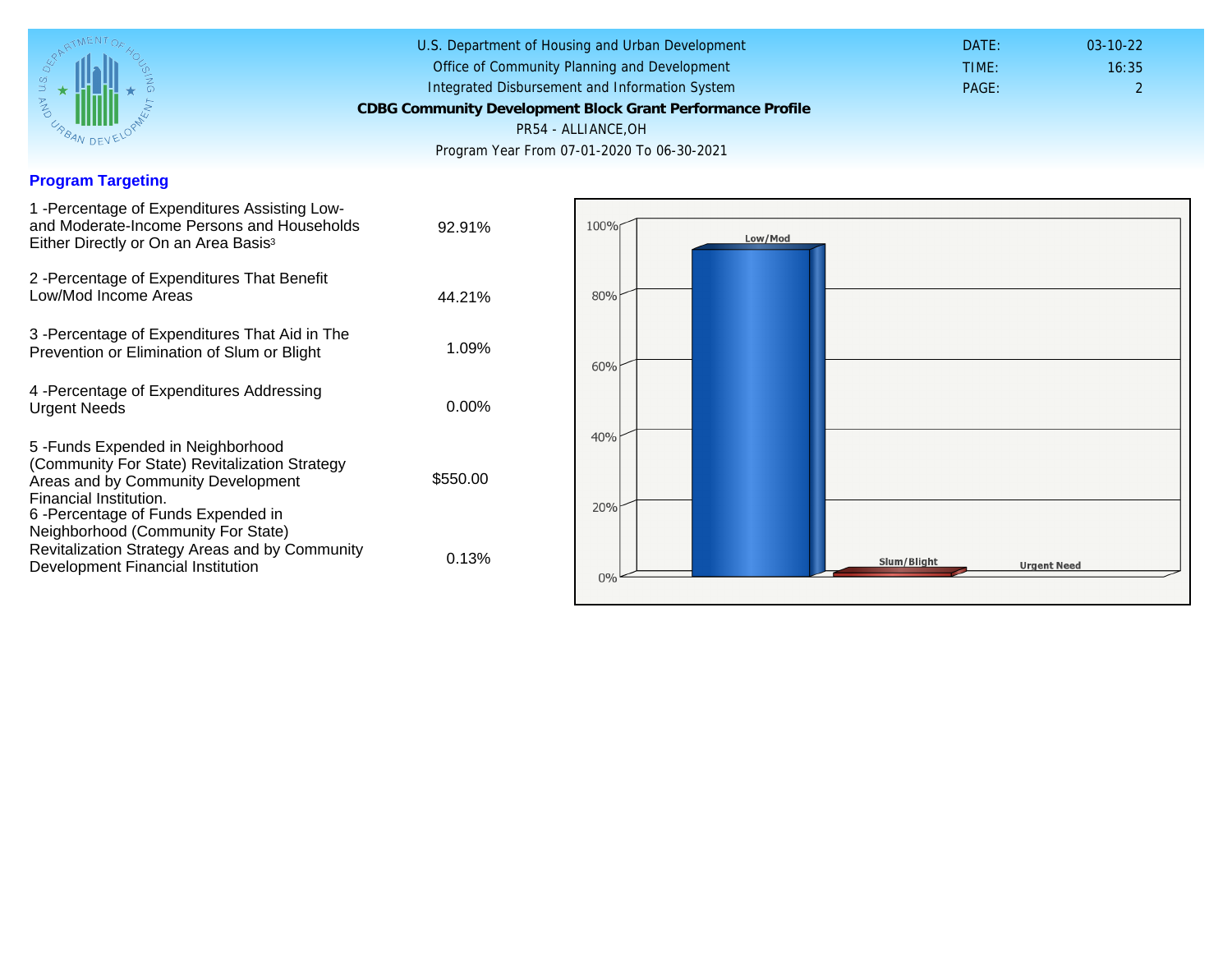## CDBG Beneficiaries by Racial/Ethnic Category <sup>4</sup>

| Race                                              | Total    | Hispanic |
|---------------------------------------------------|----------|----------|
| White                                             | 56.64%   | 100.00%  |
| Black/African American                            | 27.15%   | $0.00\%$ |
| Asian                                             | $0.00\%$ | $0.00\%$ |
| American Indian/Alaskan Native                    | 0.00%    | $0.00\%$ |
| lNative Hawaiian/Other Pacific Islander           | $0.00\%$ | $0.00\%$ |
| American Indian/Alaskan Native & White            | 0.20%    | $0.00\%$ |
| Asian & White                                     | $0.00\%$ | 0.00%    |
| Black/African American & White                    | 13.28%   | $0.00\%$ |
| Amer. Indian/Alaskan Native & Black/African Amer. | $0.00\%$ | $0.00\%$ |
| <b>Other multi-racial</b>                         | 2.73%    | $0.00\%$ |
| Asian/Pacific Islander (valid until 03-31-04)     | $0.00\%$ | $0.00\%$ |
| Hispanic (valid until 03-31-04)                   | $0.00\%$ | 0.00%    |

## Income of CDBG Beneficiaries

| Income Level                          | Percentage |
|---------------------------------------|------------|
| Extremely Low Income (<=30%)          | 6.64%      |
| Low Income (30-50%)                   | 24.02%     |
| Moderate Income (50-80%)              | 69.34%     |
| Total Low and Moderate Income (<=80%) | 100.00%    |
| Non Low and Moderate Income (>80%)    | $0.00\%$   |